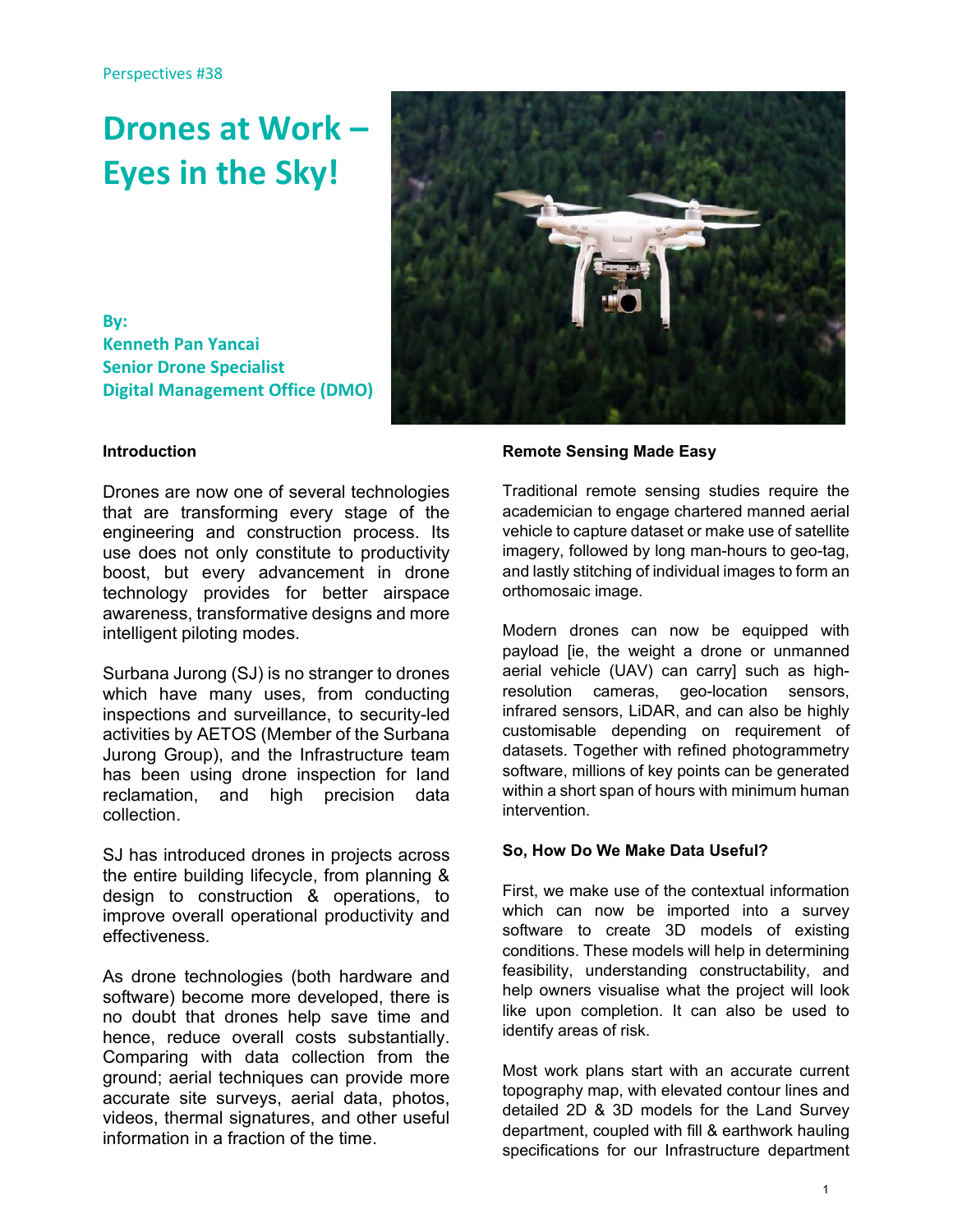for rapid calculation. In this case, drones are used for surveys and inspections. And at a more progressive advanced stage, these activities will be enhanced with Artificial Intelligence, and further streamlined with Building Information Modelling (BIM) workflow.

A recent example of a drone job of this nature was when SMEC (Member of the Surbana Jurong Group) Dams Team travelled to the Eungella Hinterland in North Queensland to conduct a site recce as part of the Urannah Dam Feasibility Study. At the site, a drone was used to capture video footages, which were subsequently used by the project team to carry out their studies and video conversion. And still shots have been incorporated in relevant sections of the report.

From the end-user/client's perspectives, drone surveys help inject real-world conditions into design and constructability conversations. The ability to easily capture site information improves the rate at which designs can be iterated on. Please refer to illustration 1 on how drones can be utilised during a design and build project lifecycle.

One simple method is to take an aerial shot of what potential tenants and investors would see when they look out from their office. This includes other visuals such as the reface views of the development, building models in the neighbourhood context, and even 180 or 360 degree visualisation from each floor.



Illustration 1: The use of drones during a design and build project lifecycle. Image credit: SJ Academy

Construction jobsite monitoring can use drones to capture pictures for daily, weekly, and monthly progress reports, or site survey maps that provide foundation for work plans. Drone images used in daily progress reports are great for change detection: they can help uncover issues that allow site managers to quickly resolve problems that can lead to performance delays.

Highly sensitive thermal camera can also be used as a payload in drone to assist facilities and security management teams in the creation of "live" data such as hotspot and water ingress behind façade.

And in the case of security management, AETOS uses drones for crowd surveillance and general security at major events. "AETOS has accumulated extensive experience in providing state-of-the-art UAV Services to the Singapore market, ranging from security surveillance and safety inspections to 3D modelling. photogrammetry and even land surveying", shared by Robin Littau, Vice President (Business Development) of AETOS Holdings.

Robin continues, "Drones are able to complement traditional surveillance methods by covering larger areas, including blind spots while acting as a deterrent to illegal activities. Their versatility and reliability, as well as their potential to increase efficiency and productivity when used to aid ground operations, make UAVs a worthwhile investment for businesses in the security and safety industry".

## **Embracing the Technology; Small Step for Big Result**

BIM offers cost and time savings, creates greater accuracy in estimation, and cuts down on errors, alterations, and rework due to information loss. To reap the benefits of BIM, everyone in the architecture, engineering, and construction industries will have to learn to work in fundamentally new ways.

As BIM-plus-drones is a whole new paradigm, taking small steps when implementing a BIM/drone data project is recommended. Choose the appropriate steps and tackle them one at a time. Do a test run on a pilot project, compare, and then use the pilot project to prepare for wider BIM/drone data implementation.

### **Conclusion**

The key takeaway for drone technology is the ability to collect data, and to execute the same mission over and over without causing huge disruptions operationally. A long-term cost and manpower saving tool for the build sector, it has survived the test of time, and has proven to cut